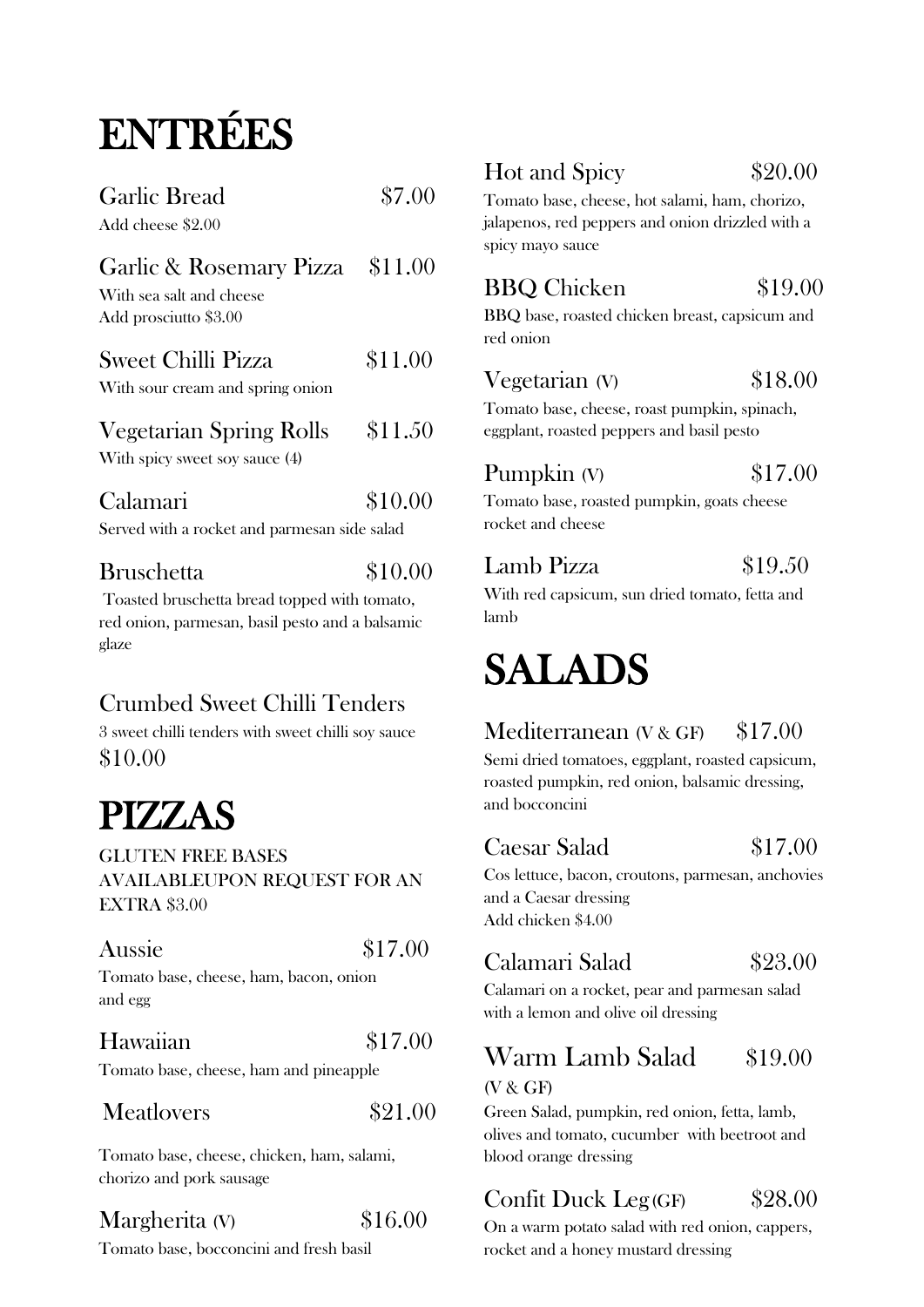# PARMAS

## Traditional Parmigiana \$25.50

Ham, cheese and napoli sauce served with chips and salad

### Spudarama Parma \$26.50

Mash potato, bacon, cheese and gravy served with chips and salad

#### Mediterranean Parmigiana \$25.50

Napoli sauce, sundried tomato, olives, cheese and pesto served with chips and salad

#### B.B.Q Parmigiana \$26.50

Kabana, bacon, ham, salami, cheese and B.B.Q sauce served with chips and salad

### Chicken Schnitzel \$22.00

Served with chips, salad and gravy

# MAINS

# Southern Fried \$23.00

#### Chicken Burger

With bacon, cheese coleslaw and peri peri sauce served with chips

#### House Made \$26,00

#### Chicken Kiev

Served on a bed of mashed potato with vegetables and gravy

#### Vegetarian Lasagne  $(V)$  \$21.00

Served with chips and salad

#### Pumpkin Gnocchi \$23.00

Pan-fried pumpkin gnocchi with spinach cooked in a creamy sauce

# Vegetarian Risotto \$21.00

(V & GF) Pumpkin, sundried tomato, capsicum, spinach and parmesan

Pork Ribs \$28.50

Rack of pork ribs with chips and salad

# Chicken & Mushroom \$23.00

#### Risotto (GF)

Chicken breast, mushrooms, spinach and parmesan

# Pesto Chicken Penne \$23.00

With chicken and red onion in a creamy pesto sauce

Ricotta & Spinach Ravioli(V) \$23.00 Served in a tomato and cream sauce

### Creamy Prawn Linguini \$27.00

Prawns tossed in a garlic and napoli sauce topped with lemon and rocket

#### Lemon Pepper  $$24.00$

#### Calamari

Served with chips and salad and a sweet chilli mayo

#### Fish & Chips  $(FO)$  \$23.00

Beer battered fish served with chips, salad and tartare sauce

#### Crispy Skin Salmon (GFO) \$28.00

Served with chips, Greek salad and tartare sauce

### 300g Grain Fed \$34.00

#### Porterhouse (GFO)

Served with chips and salad and your choice of gravy, mushroom sauce, pepper sauce, Diane sauce or garlic butter

#### 200g Eye Fillet (GFO) \$34.00

Served with crushed potatoes, salad and your choice of gravy, mushroom sauce, pepper sauce, diane sauce or garlic butter

# Steak Sandwich \$24.50

Bacon, egg, cheese, lettuce, tomato, aioli and relish served with chips